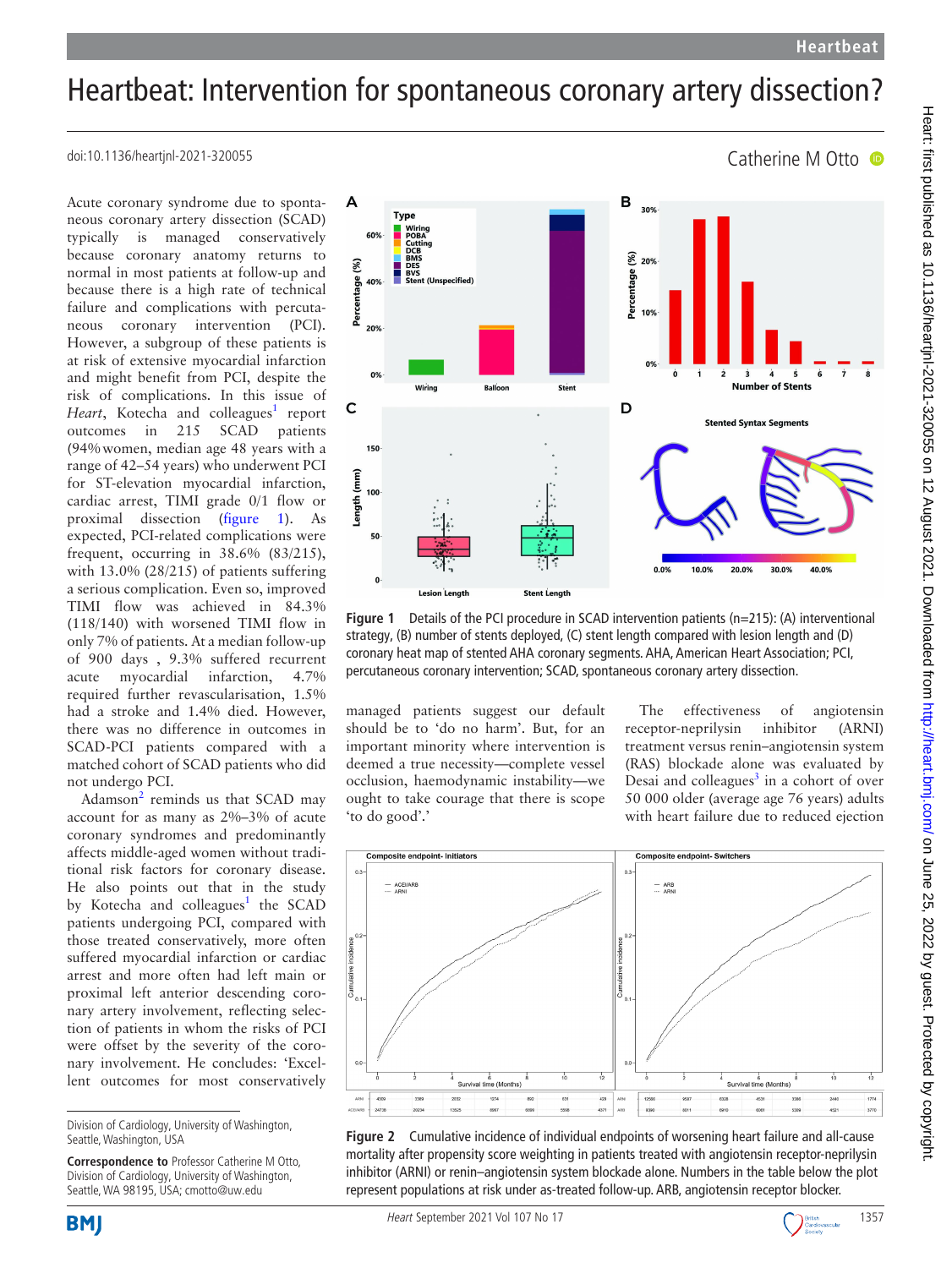

<span id="page-1-0"></span>**Figure 3** Prevalence of aortic valve calcium stratified by age and lipoprotein(a). Aortic valve calcium was defined as an aortic valve Agatston score >0. The prevalence of aortic valve calcium for lipoprotein(a) above and below the 80th percentile (47.7mg/dL), respectively, was 1 of 67 (1.5%) vs 3 of 339 (0.9%) for ages below 45, 6 of 38 (15.8%) vs 9 of 210 (4.3%) for ages 45–54, 43 of 179 (24.0%) vs 96 of 676 (14.2%) for ages 55–64, 116 of 247 (47.0%) vs 295 of 1005 (29.4%) for ages 65–74 and 78 of 123 (63.4%) vs 197 of 387 (50.9%) for ages 75 and over. Error bars indicate 95% CIs.

fraction (HFrEF). Patients treated with an ARNI, compared with RAS blockade alone, had a lower 1-year cumulative incidence of the composite outcome of worsening HF events or all-cause mortality both those in whom ARNI was the initial treatment ('initiators', 27.2% vs 26.9%) and among those who switched from RAS blockade to ARNI treatment ('switchers', 23.8% vs 29.7%), even after adjustment for numerous pre-exposure characteristics ([figure](#page-0-1) 2).

In the accompanying editorial, Griffin and Cheng<sup>[4](#page-2-3)</sup> put this real-world data into the context of previous clinical trials. For example, mean age in the current study was older compared with clinical trials

(76 vs 64 years), more women (33% vs 21%) and black patients (11% vs 5%) were included, and a sizeable number (12%–14%) had chronic kidney disease. They also point out that the 'switcher' group likely represents more chronic HF compared with the 'initiator' group, possibly explaining the apparent greater effect in the "switcher group". However, in the 'real world' most patients eligible for an ARNI still do not receive this mediation despite guideline recommendations that 'ARNI is now indicated in patients with chronic heart failure regardless of ejection fraction', highlighting the barriers to uptake including lack of physician education, concerns about safety of



<span id="page-1-1"></span>**Figure 4** Mediterranean lifestyle, weight and energy balance, in relation to cardiovascular disease risk. MUFA,monounsaturated fatty acids; PUFA, polyunsaturated fatty acids.

switching medications, particularly the effects on blood pressure, and the cost of the drug for patients. Griffin and Cheng conclude 'As we continue to evaluate efficacy of new indications for ARNI therapy and the focus turns to HF with mid-range and preserved EF, we must continue to improve morbidity and mortality in HFrEF by making it available to those in whom it already has proven benefit.'

In another interesting paper in this issue of *Heart*, Kaiser and colleagues<sup>[5](#page-2-4)</sup> looked at the association between serum lipoprotein(a) (Lp(a)) levels and the prevalence and quantity of aortic valve calcium (AVC), measured by cardiac CT, in 2412 participants in the population-based Rotterdam Study as well as 859 healthy individuals from the Amsterdam University Medical Centers (UMC) outpatient clinics. In both cohorts, higher Lp(a) levels were associated with higher valve calcium scores although the prevalence of AVC was 33.1% in the Rotterdam Study versus 5.4% in the Amsterdam UMC cohort [\(figure](#page-1-0) 3).

Tzolos and Dweck<sup>6</sup> succinctly summarise the key finding of this study: 'Once again, Lp(a) appears associated with incident AS and the initiation phase of the disease. Interestingly, there appears to be a threshold effect underlying this association around the 80th percentile (47.7mg/ dL).' They emphasise that this data is important because 'In order to adequately power future randomised controlled trials, we need to target the patients who might benefit most from an intervention. This study suggests that Lp(a) lowering should target patients above the 80th Lp(a) percentile  $(\geq 50 \text{ mg/dL})$  independent of their age.' However, 'Ultimately, doubleblinded randomised controlled trials are required to assess whether Lp(a) lowering in patients with aortic valve calcification can slow disease progression and improve clinical outcomes.'

The *Education in Heart* article in this issue reviews the challenging issue of weight loss through lifestyle changes for primary prevention of cardiovascular disease. Yannakoulia and Panagiotakos<sup>[7](#page-2-6)</sup> acknowledge the difficulty in helping patients improve dietary patterns and engage in regular exercise, as well as the high prevalence of weight regaining even when initial weight loss efforts are successful. The Mediterranean diet/lifestyle has the most scientific evidence establishing benefits and as summarised in the article [\(figure](#page-1-1) 4).

The *Cardiology in Focus* article in this issue of *Heart* provides useful guidance for medical students, residents or cardiology